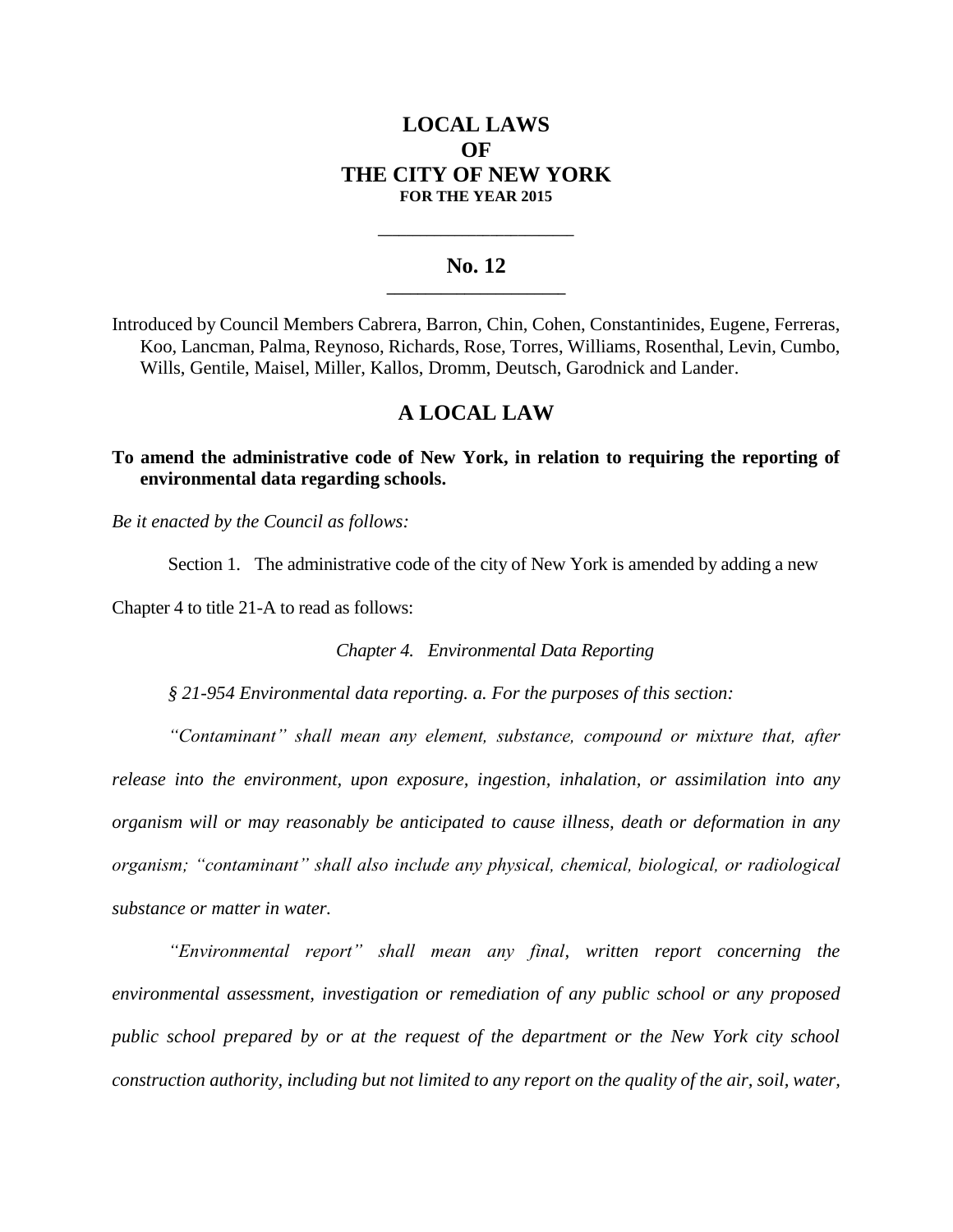*or indoor environment conducted pursuant to a consent order or agreement with the United States environmental protection agency, the United States department of labor, the New York state department of environmental conservation, the New York state department of health, or the New York state department of labor that is submitted by the department or the New York city school construction authority to such federal or state agency.* 

*"Hazardous substances" shall mean listed hazardous substances as set forth in part 302.4 of title 40 of the code of federal regulations or any successor regulations.*

*"Maximum level" shall mean the maximum level set forth in applicable regulatory guidelines established by the United States environmental protection agency, the United States department of labor, the New York state department of health, the New York state department of environmental conservation, the New York state department of labor or the department of environmental protection or, if no such applicable regulatory guidelines have been established, the acceptable level for a substance as determined by the department or the New York city school construction authority, based on current industry standards and relevant published scientific data and guidance. For the purposes of this section, maximum levels shall include but shall not be limited to indoor air contamination which equals the maximum allowed by air guidance values set forth by the New York state department of health, soil gas under or within one hundred feet of a public school which equals the maximum allowed by guidance levels set forth by the New York state department of health, soil contamination which equals the maximum allowed by guidance levels set forth by the New York state department of environmental conservation in subpart 375.6 of title 6 of the official compilation of codes, rules and regulations of the state of New York or successor regulations, and the maximum allowed contaminant level of a contaminant in water delivered to any user of a public water system, including groundwater at or within one hundred*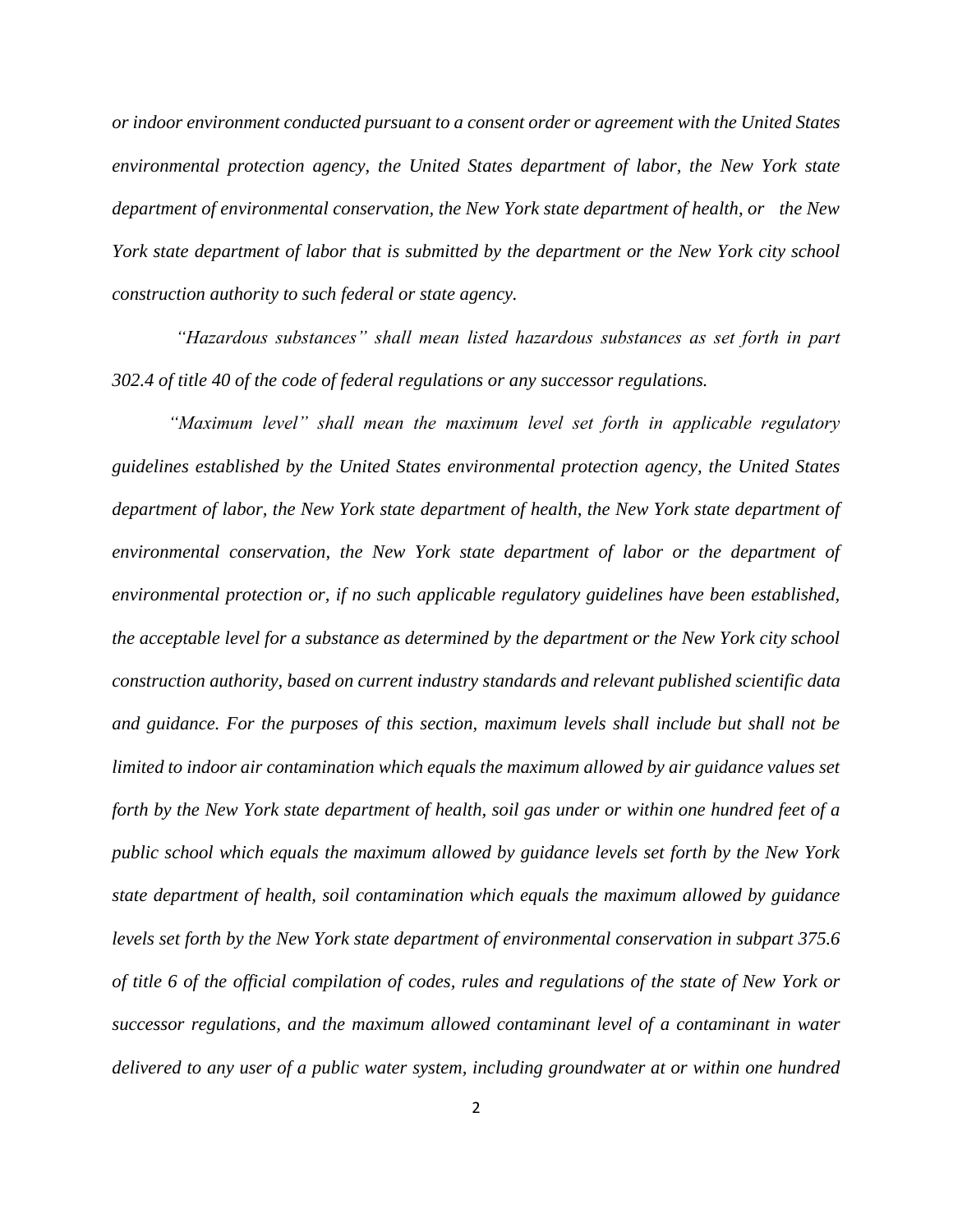*feet of a public school, as set forth in subpart 5-1 of part 5 of title 10 of the official compilation of codes, rules and regulations of the state of New York or successor regulations.* 

*"Pollutant" shall mean any substance the emissions of which cause or contribute to air pollution, as set forth in part 50 of title 40 of the code of federal regulations or any successor regulations.* 

*"Public school" shall mean any school in a building owned or leased by the department, including charter schools, that contains any combination of grades from pre-kindergarten through grade twelve and any grounds adjacent to a building owned or leased by the department in which a school is located.*

*"Proposed public school" shall mean property for which the department or the New York city school construction authority has executed a lease agreement for the siting of a public school.* 

*"Reportable environmental inspection" shall mean any environmental inspection conducted in or adjacent to an occupied or unoccupied public school or proposed public school by or under the direction of the department or the New York city school construction authority, including any inspection conducted at the request of the United States environmental protection agency, the United States department of labor, the New York state department of environmental conservation, the New York state department of health, or the New York state department of labor or pursuant to a consent order or agreement by or with a regulatory agency, to determine the quality of the air, soil, water, or indoor environment, and that yields results that exceed maximum levels based on industry standards and current scientific data. Such inspections shall include, but not be limited to, any visual inspection or sampling test conducted to assess the presence of contaminants, hazardous substances, or pollutants. Such inspections shall not include testing or inspections for asbestos, lead or polychlorinated biphenyls. Such inspections shall also not*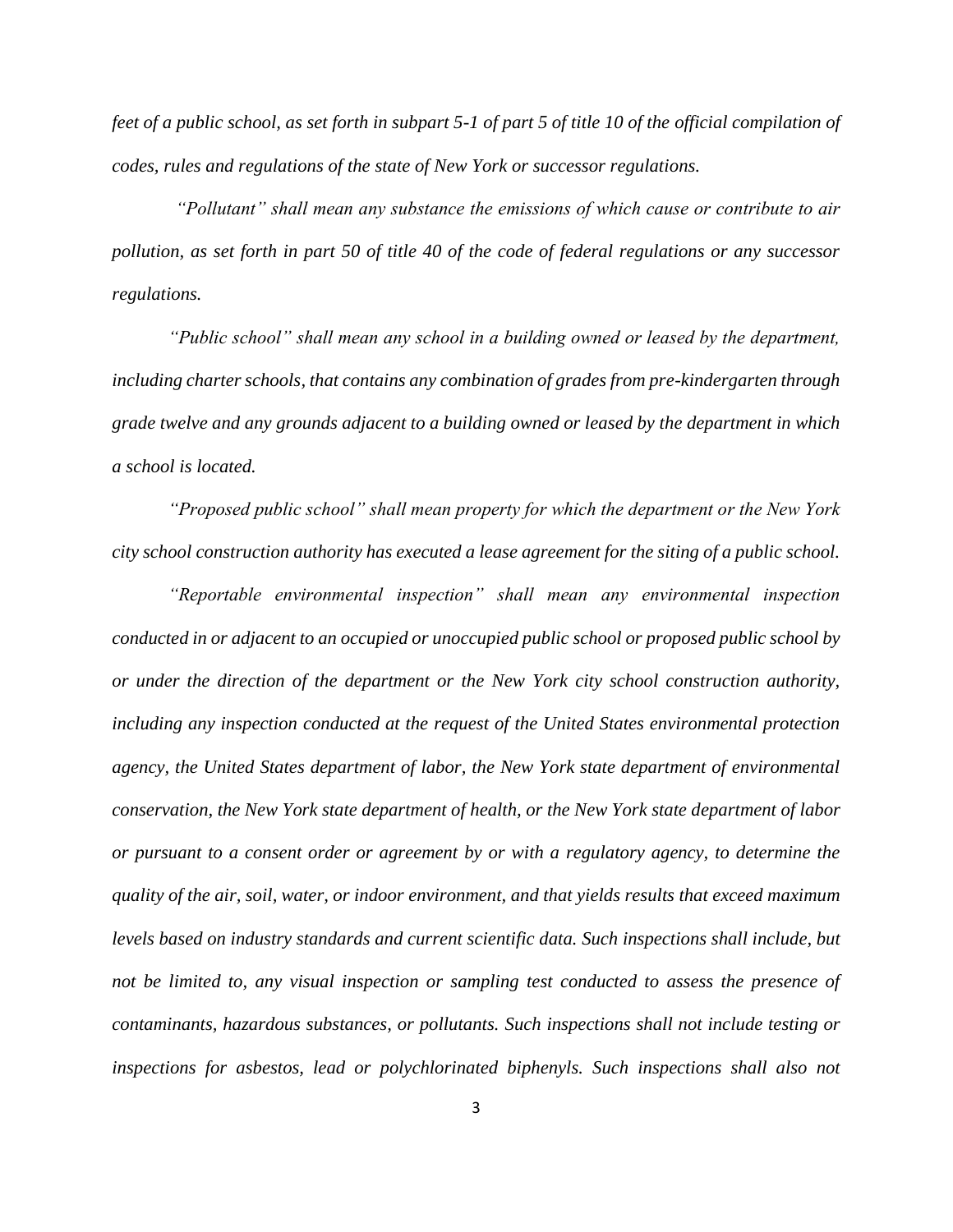*include environmental inspections that yield results that exceed maximum levels when the department, the New York city school construction authority or their consultants reasonably expect such levels to return to at or below maximum levels through ventilation or cleaning within twenty-four hours, provided that the results that exceed maximum levels have returned to at or below maximum levels within such twenty-hour period and have not occurred in substantially the same space within the previous year.*

*b. The department shall notify the parents of current students and the current employees of any public school that has been the subject of a reportable environmental inspection or environmental report. Notwithstanding the above, such notification shall not include the results of any environmental inspection or environmental report for polychlorinated biphenyls, asbestos or lead, except to the extent such notification is otherwise required by federal, state or local law; provided that, the department shall notify such parents and employees when an inspection for asbestos, lead or polychlorinated biphenyls has shown the presence of contaminants, hazardous substances or pollutants other than asbestos, lead or polychlorinated biphenyls that exceeds the maximum levels for such contaminants, hazardous substances or pollutants. The department shall also make reasonable efforts to notify the parents of former students and former employees of any school for which notification is required pursuant to this subdivision.* 

*c. The department shall notify the directors of all afterschool programs under the jurisdiction of the department, including but not limited to, any athletic programs, known to utilize any school building or other school property for which notification is required pursuant to subdivision b of this section.*

*d. The department shall notify all local elected officials, community education councils and local community boards representing the district of any school for which notification is required*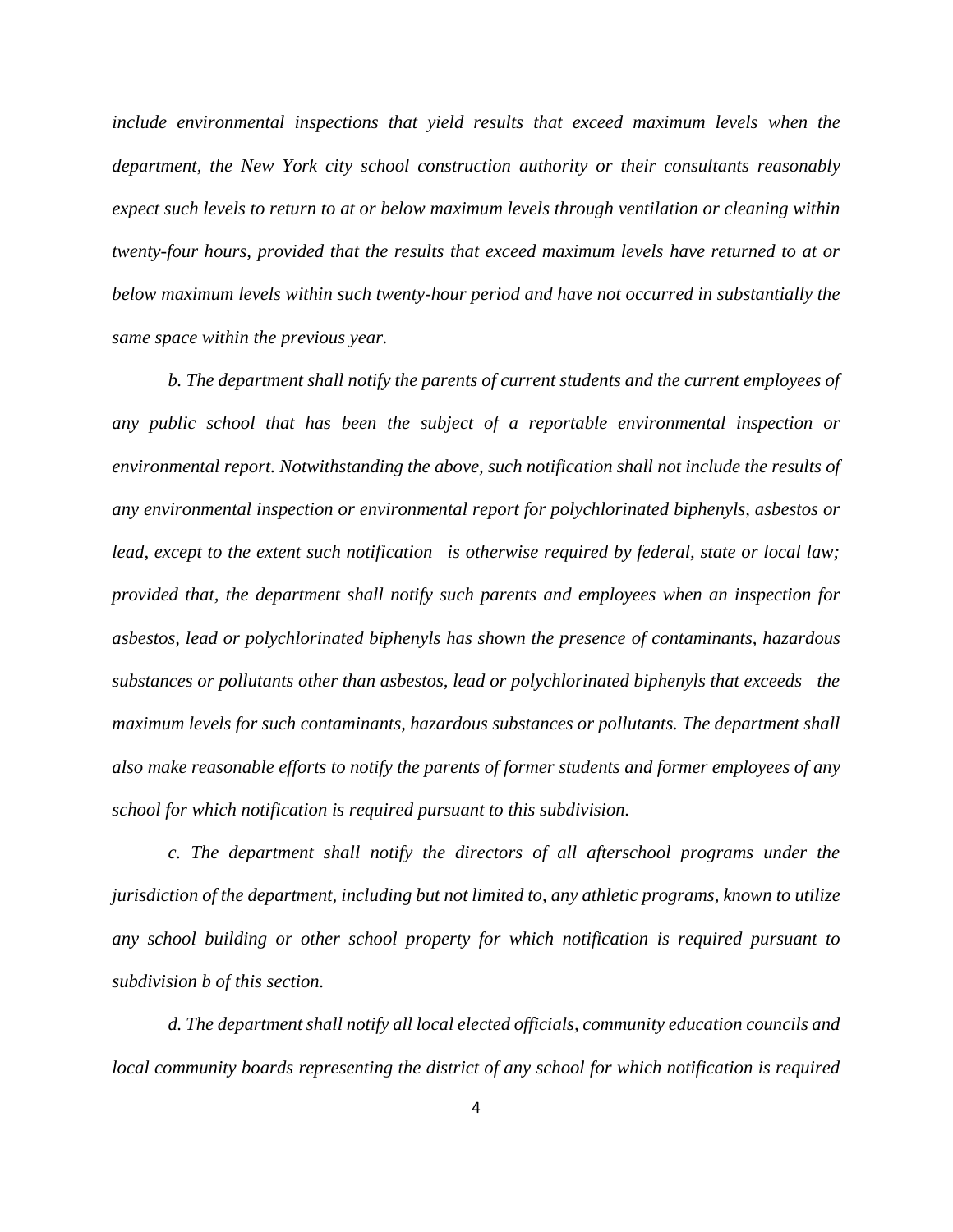*pursuant to subdivision b of this section.* 

*e. Any notification required pursuant to subdivisions b, c or d of this section shall occur within ten days of receipt of the results that trigger such notification requirement; provided that if such results are received during a scheduled school vacation period exceeding five days, such notification shall occur no later than ten days following the end of such period. Such notification shall include, but not be limited to, written notification by electronic mail for all parents, elected officials, employees, after school program directors, and other individuals who opt to receive notification in such manner.*

*f. The department shall conspicuously post a link to any environmental report or reportable environmental inspection on the department's website within ten days of receipt of such report or inspection. Such reports or reportable inspections shall be searchable by school, community school district, council district and borough.*

*g. Not later than November first, two thousand fifteen and annually thereafter, the department shall submit to the council and conspicuously post to its website a report regarding the results of any reportable environmental inspection and environmental report concerning any public school including any report required pursuant to federal or state law or by any regulatory agency. The report shall include, but need not be limited to:*

*1. A summary of any reportable environmental inspections or environmental reports for the prior school year, including, but not limited to, information regarding any inspection and sampling of groundwater, ambient air, gas, soil, soil gas, and dust, unless such reporting is already required by local law.*

*2. Information regarding any investigative or remedial work conducted by the department, in response to any reportable environmental inspection, to mitigate the effects of any air, soil,*